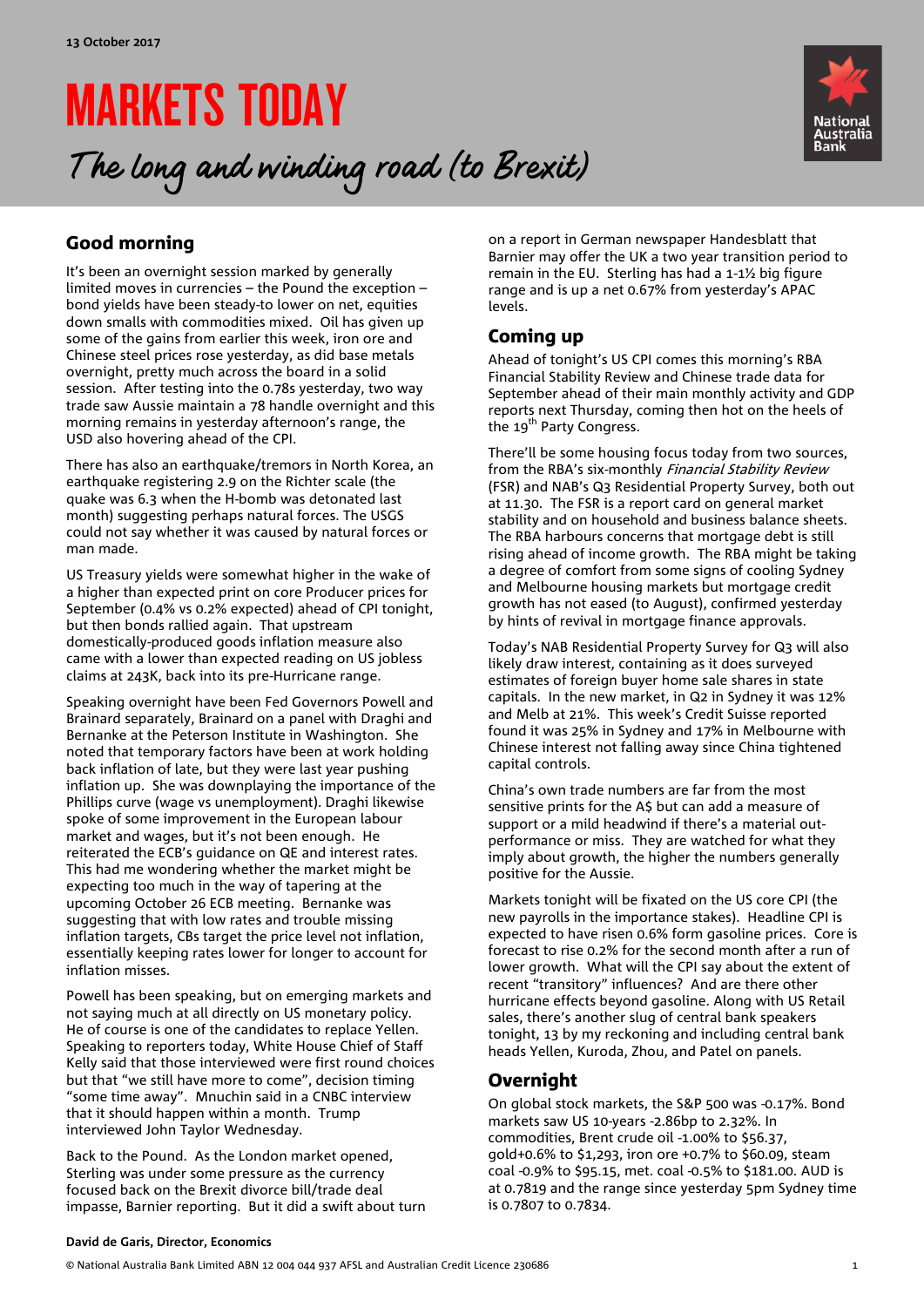### Markets







|            |        | Indicative 24hr<br>ranges (**) |        |        |            | Other FX |        | <b>Major Indices</b> |        |         |         | Last             | % da    |        |
|------------|--------|--------------------------------|--------|--------|------------|----------|--------|----------------------|--------|---------|---------|------------------|---------|--------|
|            | Last   | % chae                         | Low    | High   |            | Last     | % chge |                      | Last   | % day   | % y/y   | Oil (Brent)      | 56.37   | $-1.0$ |
| <b>AUD</b> | 0.7819 | 0.4                            | 0.7807 | 0.7834 | <b>HKD</b> | 7.8084   | 0.0    | Dow                  | 22,841 | $-0.14$ | 25.9    | Oil (WTI)        | 50.68   | $-1.2$ |
| <b>NZD</b> | 0.7129 | 0.9                            | 0.7103 | 0.7146 | <b>CNY</b> | 6.5875   | 0.0    | S&P 500              | 2,551  | $-0.17$ | 19.2    | Oil (Tapis)      | 58.12   | $-0.3$ |
| <b>EUR</b> | 1.1831 | 0.1                            | 1.1827 | 1.1862 | SGD        | 1.3525   | $-0.3$ | Nasdag               | 6,592  | $-0.18$ | 25.8    | Gold             | 1293.30 | 0.6    |
| GBP        | 1.3266 | 0.5                            | 1.3122 | 1.3291 | <b>IDR</b> | 13,504   | $-0.2$ | <b>VIX</b>           | 9.91   | 0.61    | $-37.7$ | <b>CRB</b>       | 183.28  | $-0.1$ |
| JPY        | 112.28 | 0.0                            | 112.13 | 112.45 | THB        | 33.12    | $-0.2$ | <b>FTSE</b>          | 7,556  | 0.3     | 7.6     | <b>GS Metals</b> | 376.3   | 1.1    |
| CAD        | 1.2475 | $-0.3$                         | 1.2453 | 1.2491 | <b>KRW</b> | 1,133    | $-0.2$ | <b>DAX</b>           | 12,983 | 0.1     | 23.4    | Aluminium        | 2122.8  | 0.7    |
| AUD/EUR    | 0.6609 | 0.3                            | 0.6589 | 0.6616 | <b>TWD</b> | 30.21    | $-0.2$ | <b>CAC 40</b>        | 5,361  | 0.0     | 20.4    | Copper           | 6862.5  | 1.5    |
| AUD/JPY    | 87.79  | 0.4                            | 87.69  | 88.00  | PHP        | 51.40    | $-0.1$ | Nikkei               | 20,955 | 0.4     | 24.9    | Nickel           | 11336.0 | 2.4    |
| AUD/GBP    | 0.5894 | $-0.2$                         | 0.5894 | 0.5954 | <b>CHF</b> | 0.98     | 0.2    | Shanghai             | 3.386  | $-0.1$  | 10.6    | Zinc             | 3332.0  | 1.5    |
| AUD/NZD    | 1.0968 | $-0.5$                         | 1.0959 | 1.0999 | <b>SEK</b> | 8.13     | 0.8    | Hang Seng            | 28,459 | 0.2     | 23.6    | Ch. steel        | 3690.0  | 3.4    |
| AUD/CNH    | 5.1541 | 0.6                            | 5.1372 | 5.1560 |            |          |        | ASX 200              | 5,794  | 0.4     | 6.6     | Iron ore         | 60.1    | 0.7    |

**Formal** 

|            | <b>Interest Rates</b>        |                  |         |                         |               |      |         |           |                | <b>Overnight Futures</b> |                      |            | 181.0 | $-0.5$                                  |
|------------|------------------------------|------------------|---------|-------------------------|---------------|------|---------|-----------|----------------|--------------------------|----------------------|------------|-------|-----------------------------------------|
|            | <b>Indicative Swap Rates</b> |                  |         | Benchmark 10 Year Bonds |               |      |         |           |                |                          | Wheat Chic.<br>449.5 | $-0.6$     |       |                                         |
|            | Cash                         | 3 <sub>mth</sub> | 2Yr     | 10Yr                    |               | Last |         | chge Sprd |                | Last                     | Chae*                | Sugar      | 14.3  | $-0.1$                                  |
| <b>USD</b> | 1.25                         | 1.36             | 1.77    | 2.28                    | USD 10        | 2.32 | $-2.86$ |           | Australia      |                          |                      | Cotton     | 67.8  | $-1.3$                                  |
| <b>AUD</b> | 1.50                         | 1.71             | 2.00    | 2.94                    | AUD 10        | 2.80 | $-1.50$ | 0.48      | 3 mth bill     | 98.25                    | 0.00                 | Coffee     | 126.4 | $-0.4$                                  |
| <b>NZD</b> | 1.75                         | 1.93             | 2.20    | 3.23                    | NZD 10        | 2.97 | $-2.70$ | 0.65      | 3 Yr bond      | 97.8                     | 3.00                 |            |       |                                         |
| <b>EUR</b> | 0.00                         | $-0.33$          | $-0.17$ | 0.89                    | CAD 10        | 2.08 | $-2.70$ | $-0.24$   | 10 Yr bond     | 97.20                    | 5.00                 |            |       | Prob. of 25bps hike/cut at next meeting |
| GBP        | 0.25                         | 0.37             | 0.83    | 1.41                    | <b>EUR 10</b> | 0.45 | $-1.80$ | -1.87     | $3/10$ sprd    | 0.61                     | $-2.00$              |            | bps   | %                                       |
| <b>JPY</b> | $-0.03$                      | $-0.04$          | 0.03    | 0.26                    | GBP 10        | 1.38 | 0.10    | $-0.94$   | SPI            | 5766.0                   | $-21.0$              | <b>RBA</b> | 0.2   | 1.0%                                    |
| CAD        | 1.00                         | 1.42             | 1.90    | 2.36                    | JPY 10        | 0.07 | 0.10    | $-2.25$   | *Change in bos |                          |                      | FED        |       | $-1.2%$                                 |

| Other FX |                      |         | <b>Major Indices</b> |             |                          |         |                                     | Last    | % day  |
|----------|----------------------|---------|----------------------|-------------|--------------------------|---------|-------------------------------------|---------|--------|
| Last     | % chge               |         |                      | Last        | % day                    | % $y/y$ | Oil (Brent)                         | 56.37   | $-1.0$ |
| 7.8084   | 0.0                  |         | Dow                  | 22,841      | $-0.14$                  | 25.9    | Oil (WTI)                           | 50.68   | $-1.2$ |
| 6.5875   | 0.0                  |         | S&P 500              | 2,551       | $-0.17$                  | 19.2    | Oil (Tapis)                         | 58.12   | $-0.3$ |
| 1.3525   | $-0.3$               |         | Nasdag               | 6,592       | $-0.18$                  | 25.8    | Gold                                | 1293.30 | 0.6    |
| 13,504   | $-0.2$               |         | VIX                  | 9.91        | 0.61                     | $-37.7$ | <b>CRB</b>                          | 183.28  | $-0.1$ |
| 33.12    | $-0.2$               |         | <b>FTSE</b>          | 7,556       | 0.3                      | 7.6     | GS Metals                           | 376.3   | 1.1    |
| 1,133    | $-0.2$               |         | <b>DAX</b>           | 12,983      | 0.1                      | 23.4    | Aluminium                           | 2122.8  | 0.7    |
| 30.21    | $-0.2$               |         | <b>CAC 40</b>        | 5,361       | 0.0                      | 20.4    | Copper                              | 6862.5  | 1.5    |
| 51.40    | $-0.1$               |         | Nikkei               | 20,955      | 0.4                      | 24.9    | Nickel                              | 11336.0 | 2.4    |
| 0.98     | 0.2                  |         | Shanghai             | 3,386       | $-0.1$                   | 10.6    | Zinc                                | 3332.0  | 1.5    |
| 8.13     | 0.8                  |         | Hang Seng            | 28,459      | 0.2                      | 23.6    | Ch. steel                           | 3690.0  | 3.4    |
|          |                      |         | ASX 200              | 5,794       | 0.4                      | 6.6     | Iron ore                            | 60.1    | 0.7    |
|          |                      |         |                      |             |                          |         | St. Coal                            | 95.2    | $-0.9$ |
|          |                      |         |                      |             | <b>Overnight Futures</b> |         | Met.coal                            | 181.0   | $-0.5$ |
|          | chmark 10 Year Bonds |         |                      |             |                          |         | Wheat Chic.                         | 449.5   | -0.6   |
| Last     | chge                 | Sprd    |                      |             | Last                     | $Chge*$ | Sugar                               | 14.3    | $-0.1$ |
| 2.32     | $-2.86$              |         |                      | Australia   |                          |         | Cotton                              | 67.8    | $-1.3$ |
| 2.80     | $-1.50$              | 0.48    |                      | 3 mth bill  | 98.25                    | 0.00    | Coffee                              | 126.4   | $-0.4$ |
| 2.97     | $-2.70$              | 0.65    |                      | 3 Yr bond   | 97.8                     | 3.00    |                                     |         |        |
| 2.08     | $-2.70$              | $-0.24$ |                      | 10 Yr bond  | 97.20                    | 5.00    | Prob. of 25bps hike/cut at next mer |         |        |
| 0.45     | $-1.80$              | $-1.87$ |                      | $3/10$ sprd | 0.61                     | $-2.00$ |                                     | bps     | %      |
| 1.38     | 0.10                 | $-0.94$ |                      | SPI         | 5766.0                   | $-21.0$ | RBA                                 | 0.2     | 1.0%   |
|          |                      |         |                      |             |                          |         |                                     |         |        |

| <b>Equities</b> |                          |         | Commodities*                            |         |  |        |  |  |  |
|-----------------|--------------------------|---------|-----------------------------------------|---------|--|--------|--|--|--|
|                 |                          |         |                                         | Last    |  | % day  |  |  |  |
| Last            | % day                    | % y/y   | Oil (Brent)                             | 56.37   |  | $-1.0$ |  |  |  |
| 2,841           | $-0.14$                  | 25.9    | Oil (WTI)                               | 50.68   |  | $-1.2$ |  |  |  |
| 2,551           | $-0.17$                  | 19.2    | Oil (Tapis)                             | 58.12   |  | $-0.3$ |  |  |  |
| 6,592           | $-0.18$                  | 25.8    | Gold                                    | 1293.30 |  | 0.6    |  |  |  |
| 9.91            | 0.61                     | $-37.7$ | <b>CRB</b>                              | 183.28  |  | $-0.1$ |  |  |  |
| 7.556           | 0.3                      | 7.6     | <b>GS Metals</b>                        | 376.3   |  | 1.1    |  |  |  |
| 12,983          | 0.1                      | 23.4    | Aluminium                               | 2122.8  |  | 0.7    |  |  |  |
| 5,361           | 0.0                      | 20.4    | Copper                                  | 6862.5  |  | 1.5    |  |  |  |
| 0.955           | 0.4                      | 24.9    | Nickel                                  | 11336.0 |  | 2.4    |  |  |  |
| 3.386           | $-0.1$                   | 10.6    | Zinc                                    | 3332.0  |  | 1.5    |  |  |  |
| 8,459           | 0.2                      | 23.6    | Ch. steel                               | 3690.0  |  | 3.4    |  |  |  |
| 5,794           | 0.4                      | 6.6     | Iron ore                                | 60.1    |  | 0.7    |  |  |  |
|                 |                          |         | St. Coal                                | 95.2    |  | $-0.9$ |  |  |  |
|                 | <b>Overnight Futures</b> |         | Met.coal                                | 181.0   |  | $-0.5$ |  |  |  |
|                 |                          |         | Wheat Chic.                             | 449.5   |  | $-0.6$ |  |  |  |
|                 | Last                     | Chge*   | Sugar                                   | 14.3    |  | $-0.1$ |  |  |  |
| stralia         |                          |         | Cotton                                  | 67.8    |  | $-1.3$ |  |  |  |
| ıth bill        | 98.25                    | 0.00    | Coffee                                  | 126.4   |  | $-0.4$ |  |  |  |
| r bond          | 97.8                     | 3.00    |                                         |         |  |        |  |  |  |
| Yr bond         | 97.20                    | 5.00    | Prob. of 25bps hike/cut at next meeting |         |  |        |  |  |  |
| 0 sprd          | 0.61                     | $-2.00$ |                                         | bps     |  | %      |  |  |  |
|                 | 5766.0                   | $-21.0$ | <b>RBA</b>                              | 0.2     |  | 1.0%   |  |  |  |

Please note the high/low FX rates are only an indication. Please refer to your National Dealer for confirmation.<br>\* All near futures contracts, except CRB. GS Metals is Goldman Sachs industrial metals index. Metals prices

Source: Bloomberg.

Source: Bloomberg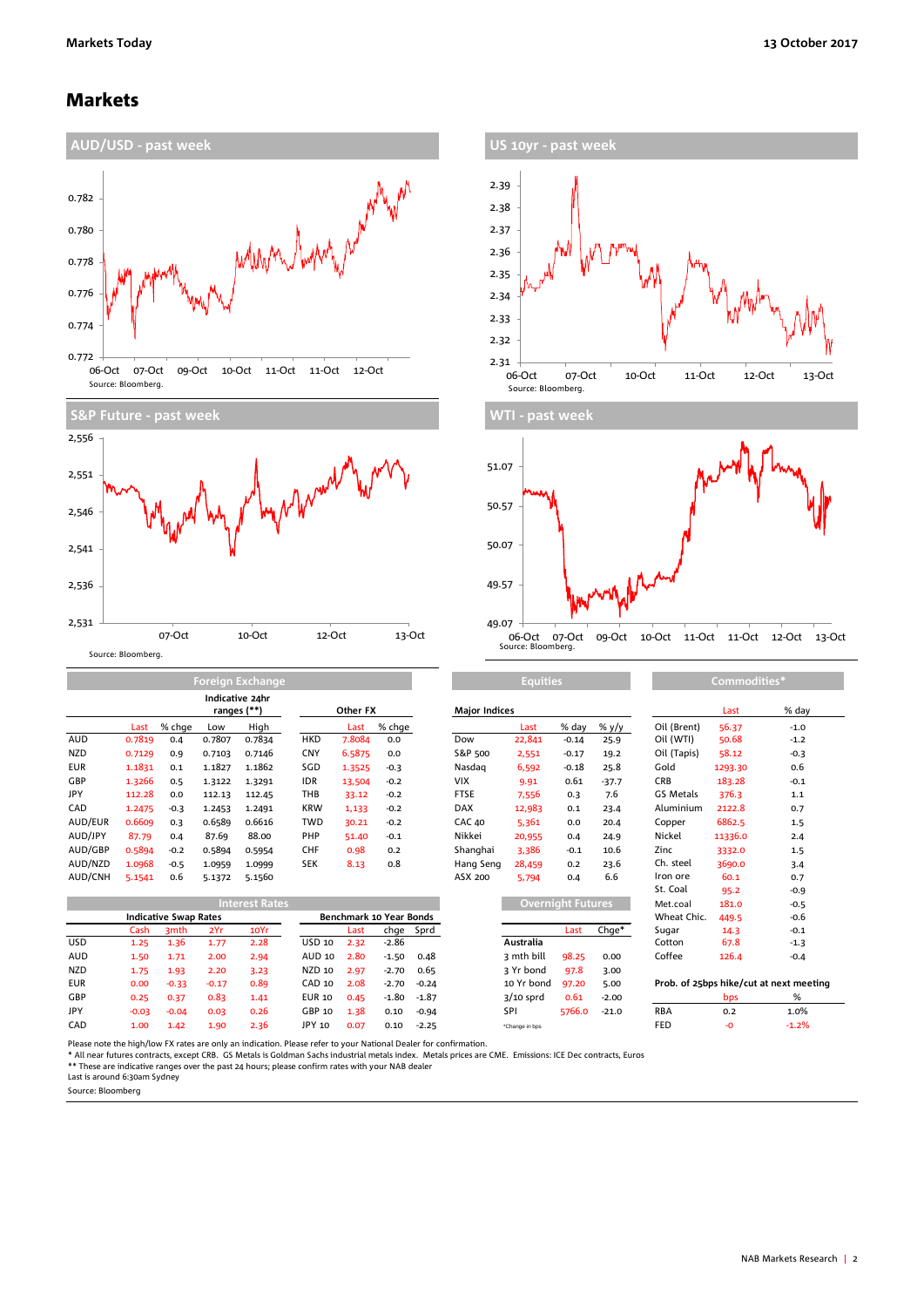### **CALENDAR**

|                                  | Country Economic Indicator                                                                    | Period          | Forecast   | Consensus            | Actual | Previous              | <b>GMT</b>            | <b>AEDT</b>    |
|----------------------------------|-----------------------------------------------------------------------------------------------|-----------------|------------|----------------------|--------|-----------------------|-----------------------|----------------|
|                                  | Friday, 13 October 2017                                                                       |                 |            |                      |        |                       |                       |                |
| ΝZ                               | BusinessNZ Manufacturing PMI                                                                  | Sep             |            |                      |        | 57.9                  | 22.30                 | 8.30           |
| AU                               | RBA Financial Stability Review                                                                |                 |            |                      |        |                       | 1.30                  | 11.30          |
| <b>CH</b>                        | <b>Trade Balance CNY</b>                                                                      | Sep             |            | 266.05               |        | 286.5                 | 3.00                  | 13.00          |
| CH                               | <b>Exports/Imports YoY CNY</b>                                                                | Sep             |            | 10.9/16.45           |        | 6.9/14.4              | 3.00                  | 13.00          |
| CH                               | <b>Trade Balance</b>                                                                          | Sep             |            | 38                   |        | 42.0                  | 3.10                  | 13.10          |
| CН                               | <b>Exports/Imports YoY</b>                                                                    | Sep             |            | 10/14.7              |        | 5.5/13.3              | 3.10                  | 13.10          |
| GE                               | CPI EU Harmonized MoM/YoY                                                                     | Sep F           |            | 0/1.8                |        | 0.0/1.8               | 7.00                  | 17.00          |
| US                               | <b>CPI MoM/YoY</b>                                                                            | Sep             |            | 0.6/2.3              |        | 0.4/1.9               | 13.30                 | 23.30          |
| US                               | CPI Ex Food and Energy MoM/YoY                                                                | Sep             |            | 0.2/1.8              |        | 0.2/1.7               | 13.30                 | 23.30          |
| US                               | <b>Retail Sales Advance MoM</b>                                                               | Sep             |            | 1.7                  |        | $-0.2$                | 13.30                 | 23.30          |
| US                               | Retail Sales Ex Auto and Gas/Control Group                                                    | Sep             |            | 0.4/0.4              |        | $-0.1/-0.2$           | 13.30                 | 23.30          |
| US                               | U. of Mich. Sentiment/5-10Y Inflation expectations                                            | Oct P           |            | 95/                  |        | 95.1/2.5              | 15.00                 | 1.00           |
| US                               | <b>Business Inventories</b>                                                                   | Aug             |            | 0.7                  |        | 0.2                   | 15.00                 | 1.00           |
| US<br>US                         | Fed's Evans Speaks on Economy and Monetary Policy                                             |                 |            |                      |        |                       | 15.25                 | 1.25           |
| US                               | Fed's Kaplan Speaks in Boston                                                                 |                 |            | $\prime$             |        |                       | 16.30<br>18.00        | 2.30<br>4.00   |
| US                               | Baker Hughes U.S. Rig Count/Oil Rigs<br>Fed's Powell Speaks at Boston Fed Economic Conference | Oct 13          |            |                      |        | 936.0/748.0           | 18.00                 | 4.00           |
| Sunda                            | <b>15 October 2017</b>                                                                        |                 |            |                      |        |                       |                       |                |
| US                               | Fed's Yellen Speaks on Economy and Monetary Policy                                            |                 |            |                      |        |                       | 14.00                 | 0.00           |
| Monday,                          | 16 October 2017                                                                               |                 |            |                      |        |                       |                       |                |
| CH                               | New Yuan Loans/Aggregate Financing CNY                                                        | Sep             |            | 1200                 |        | 1090.0                | 10-18 Oct release     |                |
| CН                               | Foreign Direct Investment YoY CNY                                                             | Sep             |            |                      |        | 9.1                   | 10-18 Oct release     |                |
| ΝZ                               | Performance Services Index                                                                    | Sep             |            |                      |        | 57.3                  | 22.30                 | 8.30           |
| UK                               | Rightmove House Prices MoM/YoY                                                                | Oct             |            |                      |        | $-1.2/1.1$            | 0.10                  | 10.10          |
| CН                               | CPI/PPI YoY                                                                                   | Sep             |            | 1.6/6.3              |        | 1.8/6.3               | 2.30                  | 12.30          |
| JN                               | Industrial Production MoM/YoY                                                                 | Aug F           |            |                      |        | 2.1/5.4               | 5.30                  | 15.30          |
| ЕC                               | Trade Balance SA                                                                              | Aug             |            |                      |        | 18.6                  | 10.00                 | 20.00          |
| CA                               | Int'l Securities Transactions                                                                 | Aug             |            |                      |        | 24.0                  | 13.30                 | 23.30          |
| US                               | <b>Empire Manufacturing</b>                                                                   | Oct             |            | 20.4                 |        | 24.4                  | 13.30                 | 23.30          |
| CA                               | <b>Existing Home Sales MoM</b>                                                                | Sep             |            |                      |        | 1.3                   | 14.00                 | 0.00           |
| CA                               | Bloomberg Nanos Confidence                                                                    | Oct 13          |            |                      |        | 58.4                  | 15.00                 | 1.00           |
| CA                               | <b>Business Outlook Future Sales</b>                                                          | 3Q              |            |                      |        | 31.0                  | 15.30                 | 1.30           |
| CA                               | BoC Senior Loan Officer Survey                                                                | 3Q              |            |                      |        | 2.1                   | 15.30                 | 1.30           |
| US                               | Monthly Budget Statement                                                                      | Sep             |            | 6                    |        | $-107.7$              | 10-21 October release |                |
| <b>Tuesday</b>                   | 17 October 2017                                                                               |                 |            |                      |        |                       |                       |                |
| ΝZ                               | CPI QoQ/YoY                                                                                   | 3Q              |            | $\prime$             |        | 0.0/1.7               | 22.45                 | 8.45           |
| AU                               | ANZ Roy Morgan Weekly Consumer Confidence Index                                               | Oct 15          |            |                      |        | 113.8                 | 23.30                 | 9.30           |
| AU                               | <b>RBA Oct. Rate Meeting Minutes</b>                                                          |                 |            |                      |        |                       | 1.30                  | 11.30          |
| AU                               | New Motor Vehicle Sales MoM                                                                   | Sep             |            |                      |        | 0.0                   | 1.30                  | 11.30          |
| AU                               | New Motor Vehicle Sales YoY                                                                   | Sep             |            |                      |        | 1.7                   | 1.30                  | 11.30          |
| AU                               | RBA's Ellis Participates in a Panel                                                           |                 |            |                      |        |                       | 1.30                  | 11.30          |
| ΝZ                               | Non Resident Bond Holdings                                                                    | Sep             |            |                      |        | 61.2                  | 3.00                  | 13.00          |
| ED                               | ECB's Constancio Speaks at Conference in Lisbon                                               |                 |            |                      |        |                       | 9.00                  | 19.00          |
| UK                               | BOE's Carney, Ramsden and Tenreyro Testify to Lawmakers                                       |                 |            |                      |        |                       | 9.15                  | 19.15          |
| UK                               | CPI MoM/YoY                                                                                   | Sep             |            | $\prime$             |        | 0.6/2.9               | 9.30                  | 19.30          |
| UK                               | CPI Core YoY                                                                                  | Sep             |            |                      |        | 2.7                   | 9.30                  | 19.30          |
| UK                               | PPI Input NSA MoM/YoY                                                                         | Sep             |            | $\prime$             |        | 1.6/7.6               | 9.30                  | 19.30          |
| UK                               | House Price Index YoY                                                                         | Aug             |            |                      |        | 5.1                   | 9.30<br>10.00         | 19.30          |
| ЕC                               | CPI MoM/YoY                                                                                   | Sep<br>Oct      |            | $\prime$<br>$\prime$ |        | 0.3/1.5               | 10.00                 | 20.00<br>20.00 |
| GE<br>ЕC                         | ZEW Survey Current Situation/Expectations<br><b>ZEW Survey Expectations</b>                   | Oct             |            |                      |        | 87.9/17.0<br>31.7     | 10.00                 | 20.00          |
| ЕC                               | CPI Core YoY                                                                                  | Sep F           |            |                      |        | 1.1                   | 10.00                 | 20.00          |
| US                               | Import Price Index MoM                                                                        | Sep             |            | 0.5                  |        | 0.6                   | 13.30                 | 23.30          |
| US                               | Industrial Production MoM                                                                     | Sep             |            | 0.3                  |        | $-0.9$                | 14.15                 | 0.15           |
| US                               | <b>NAHB Housing Market Index</b>                                                              | Oct             |            | 63                   |        | 64.0                  | 15.00                 | 1.00           |
| US                               | Total Net TIC Flows/Long term flows                                                           | Aug             |            | $\prime$             |        | $-7.3/1.3$            | 21.00                 | 7.00           |
|                                  | Wednesday, 18 October 2017                                                                    |                 |            |                      |        |                       |                       |                |
| AU                               | Westpac Leading Index MoM                                                                     | Sep             |            |                      |        | $-0.1$                | 0.30                  | 10.30          |
| UK                               | Jobless Claims Change                                                                         | Sep             |            |                      |        | $-2.8$                | 9.30                  | 19.30          |
| UK                               | Average Weekly Earnings 3M/YoY/ex bonus                                                       | Aug             |            |                      |        | 2.1/2.1               | 9.30                  | 19.30          |
| UK                               | Employment Change/Unemployment rate 3M/3M                                                     | Aug             |            | $\prime$             |        | 181.0/4.3             | 9.30                  | 19.30          |
| ЕC                               | Construction Output MoM/YoY                                                                   | Aug             |            |                      |        | 0.2/3.4               | 10.00                 | 20.00          |
| US                               | Fed's Dudley and Kaplan Discuss Economic Development                                          |                 |            |                      |        |                       | 13.00                 | 23.00          |
| CA                               | Manufacturing Sales MoM                                                                       | Aug             |            |                      |        | $-2.6$                | 13.30                 | 23.30          |
| US                               | Housing Starts #/MoM                                                                          | Sep             |            | 1180/0               |        | 1180.0/-0.8           | 13.30                 | 23.30          |
| US                               | <b>Building Permits #/MoM</b>                                                                 | Sep             |            | 1230/-3.3            |        | 1300.0/5.7            | 13.30                 | 23.30          |
| ЕC                               | <b>ECB Survey of Professional Forecasters</b>                                                 |                 |            |                      |        |                       | 18-22 Oct release     |                |
| US                               | U.S. Federal Reserve Releases Beige Book                                                      |                 |            |                      |        |                       | 19.00                 | 5.00           |
| Thursda                          | 19 October 2017                                                                               |                 |            |                      |        |                       |                       |                |
| JN                               | Trade Balance Adjusted                                                                        | Sep             |            |                      |        | 367.3                 | 0.50                  | 10.50          |
| AU                               | <b>NAB Business Confidence</b>                                                                | 3Q              |            |                      |        | 7.0                   | 1.30                  | 11.30          |
| AU                               | Employment Change/Unemployment rate                                                           | Sep             |            |                      |        | 54.2/5.6              | 1.30                  | 11.30          |
| AU                               | RBA FX Transactions Market                                                                    | Sep             |            |                      |        | 571.0                 | 1.30                  | 11.30          |
| CН                               | <b>GDP SA QoQ/YoY</b>                                                                         | 3Q              |            | 1.7/6.8              |        | 1.7/6.9               | 3.00                  | 13.00          |
| CН                               | Industrial Production YoY/YTD YoY                                                             | Sep             |            | 6.4/6.7              |        | 6.0/6.7               | 3.00                  | 13.00          |
| CН                               | Retail Sales YoY/YTD YoY                                                                      | Sep             |            | 10.1/10.3            |        | 10.1/10.4             | 3.00                  | 13.00          |
| CH                               | <b>Fixed Assets Ex Rural YTD YoY</b>                                                          | Sep             |            | 7.7                  |        | 7.8                   | 3.00                  | 13.00          |
| JN                               | All Industry Activity Index MoM                                                               | Aug             |            |                      |        | $-0.1$                | 5.30                  | 15.30          |
| JN                               | Machine Tool Orders YoY                                                                       | Sep F           |            |                      |        | 45.3                  | 7.00                  | 17.00          |
| UK<br>UK                         | Retail Sales Ex Auto Fuel MoM/YoY<br>Retail Sales Inc Auto Fuel MoM/YoY                       | Sep             |            | $\prime$<br>$\prime$ |        | 1.0/2.8<br>1.0/2.4    | 9.30<br>9.30          | 19.30<br>19.30 |
| US                               | <b>Initial Jobless Claims</b>                                                                 | Sep<br>Oct 7    |            | 250                  |        | 260.0                 | 13.30                 | 23.30          |
| US                               | Philadelphia Fed Business Outlook                                                             | Oct             |            | 20.25                |        | 23.8                  | 13.30                 | 23.30          |
| AU                               | HIA House Affordability Index                                                                 | 3Q              |            |                      |        | 69.4                  |                       |                |
| CН                               | FX Net Settlement - Clients CNY                                                               | Sep             |            |                      |        | $-27.6$               |                       |                |
| AU                               | RBA's Bullock Gives Speech in Sydney                                                          |                 |            |                      |        |                       |                       |                |
| US                               | Bloomberg Consumer Comfort                                                                    | Oct 8           |            |                      |        | 49.9                  | 14.45                 | 0.45           |
| US                               | <b>Bloomberg Economic Expectations</b>                                                        | Oct             |            |                      |        | 51.5                  | 14.45                 | 0.45           |
| US                               | Leading Index                                                                                 | Sep             |            | 0.1                  |        | 0.4                   | 15.00                 | 1.00           |
|                                  | <b>Upcoming Central Bank Interest Rate Announcements</b>                                      |                 |            |                      |        |                       |                       |                |
|                                  |                                                                                               |                 |            |                      |        |                       |                       |                |
| Europe ECB                       |                                                                                               | 26-Oct          | $-0.4%$    | $-0.4%$              |        | $-0.4%$               |                       |                |
| Canada, BoC                      |                                                                                               | 26-Oct          |            |                      |        | 1.00%                 |                       |                |
| Japan, BoJ<br>US Federal Reserve |                                                                                               | 31-Oct<br>2-Nov | $-0.1%$    | $-0.1%$              |        | $-0.1%$<br>1.00-1.25% |                       |                |
| UK BOE                           |                                                                                               | 2-Nov           | 1.00-1.25% | 1.00-1.25%           |        | 0.25%                 |                       |                |
| Australia, RBA                   |                                                                                               | 7-Nov           | 1.50%      | 1.50%                |        | 1.50%                 |                       |                |
| New Zealand, RBNZ                |                                                                                               | 9-Nov           |            |                      |        | 1.75%                 |                       |                |
|                                  |                                                                                               |                 |            |                      |        |                       |                       |                |

GMT: Greenwich Mean Time; AEDT: Australian Eastern Daylight Savings Time